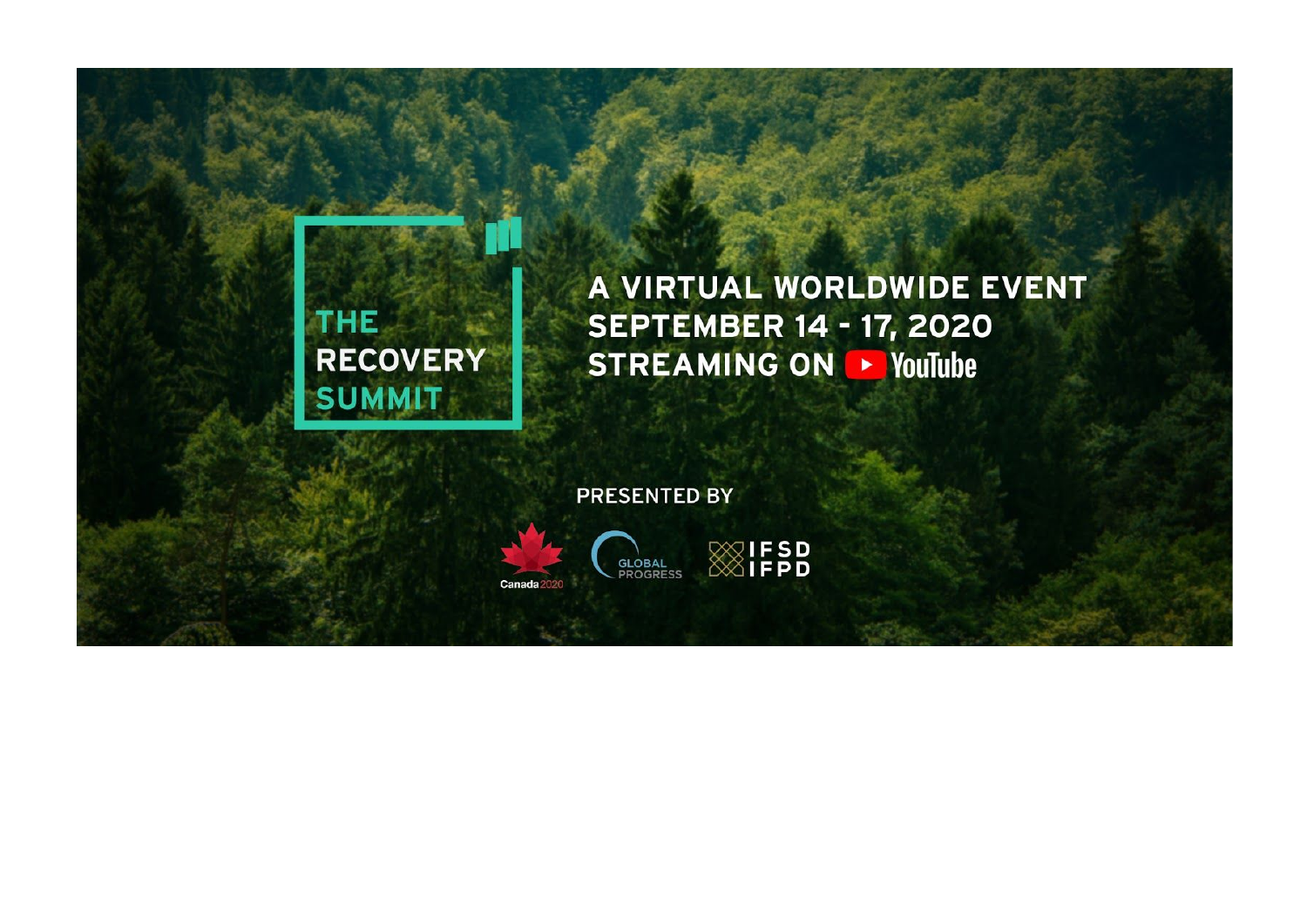





### Monday, September 14th **Introducing The Challenge Before Us** | 9:15-10:50

| 9:15 | Welcome and Introduction                                                                              | <b>Matt Browne</b> (Founder, Global Progress and Senior Fellow, Center for<br>American Progress)<br><b>Alex Paterson</b> (Executive Director, Canada 2020)                                                                                                                                                                      |
|------|-------------------------------------------------------------------------------------------------------|---------------------------------------------------------------------------------------------------------------------------------------------------------------------------------------------------------------------------------------------------------------------------------------------------------------------------------|
| 9:25 | <b>Building Back Better?</b><br>Presentation of Multi-Country Survey on Insights<br>from the Pandemic | <b>Tim Dixon</b> (Co-founder, More in Common)                                                                                                                                                                                                                                                                                   |
| 9:50 | Panel Discussion: Shaping a Progressive Response<br>to Recovery                                       | <b>Neera Tanden</b> (President, Center for American Progress)<br><b>Astrid Panosyan</b> (Co-founder, EnMarche!)<br><b>Tim Dixon</b> (Co-founder, More in Common)<br><b>Gerry Butts</b> (Vice Chairman, Eurasia Group)<br>Moderated by Matt Browne (Founder, Global Progress and Senior Fellow,<br>Center for American Progress) |

10:50 Break



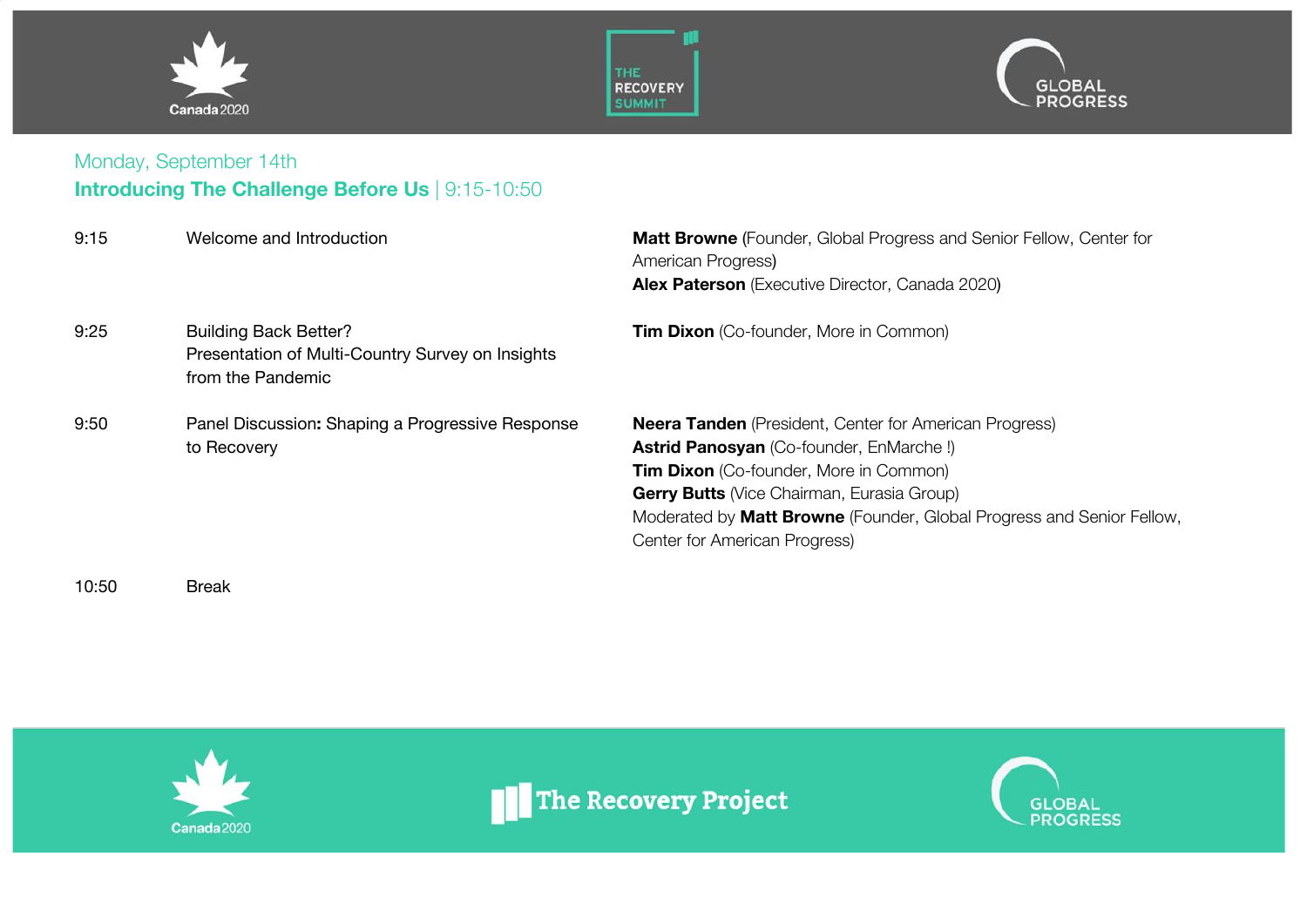





## **Global Public Health** | 11:00-12:30

| 11:00 | <b>Opening Remarks</b>    | Dr. James Orbinski (Summit Co-Chair, Director, Dahdaleh Institute for<br>Global Health Research, York University)                                                                                                                                                                                                                                                                   |
|-------|---------------------------|-------------------------------------------------------------------------------------------------------------------------------------------------------------------------------------------------------------------------------------------------------------------------------------------------------------------------------------------------------------------------------------|
| 11:05 | <b>Special Remarks</b>    | <b>Dr. Tedros Ghebreyesus</b> (Director General, World Health Organization)                                                                                                                                                                                                                                                                                                         |
| 11:10 | <b>Idea Pitches</b>       | <b>Dr. Ramesh Rajasingham</b> (Acting Assistant Secretary-General for<br>Humanitarian Affairs and Deputy Emergency Relief Coordinator, United Nations<br>OCHA)<br><b>Dr. Jane Philpott</b> (Dean, Faculty of Health Sciences, Queen's University)<br>Dr. Alan Bernstein (President & CEO, CIFAR)<br>Dr. Sam Nutt (Founder, War Child Canada, War Child USA)                         |
| 11:30 | High-Level Response Panel | Dr. Christos Christou (International President, Médecins sans Frontières)<br>Dr. Steven Hoffman (Lead, UN Research Roadmap for COVID-19 Recovery,<br>Director of the Global Strategy Lab)<br>Dr. Ilona Kickbusch (Founder and Chair, Global Health Centre, Geneva)<br>Moderated by Dr. James Orbinski (Director, Dahdaleh Institute for Global<br>Health Research, York University) |
| 12:30 | <b>Concluding Remarks</b> | Dr. James Orbinski (Director, Dahdaleh Institute for Global Health<br>Research, York University)                                                                                                                                                                                                                                                                                    |



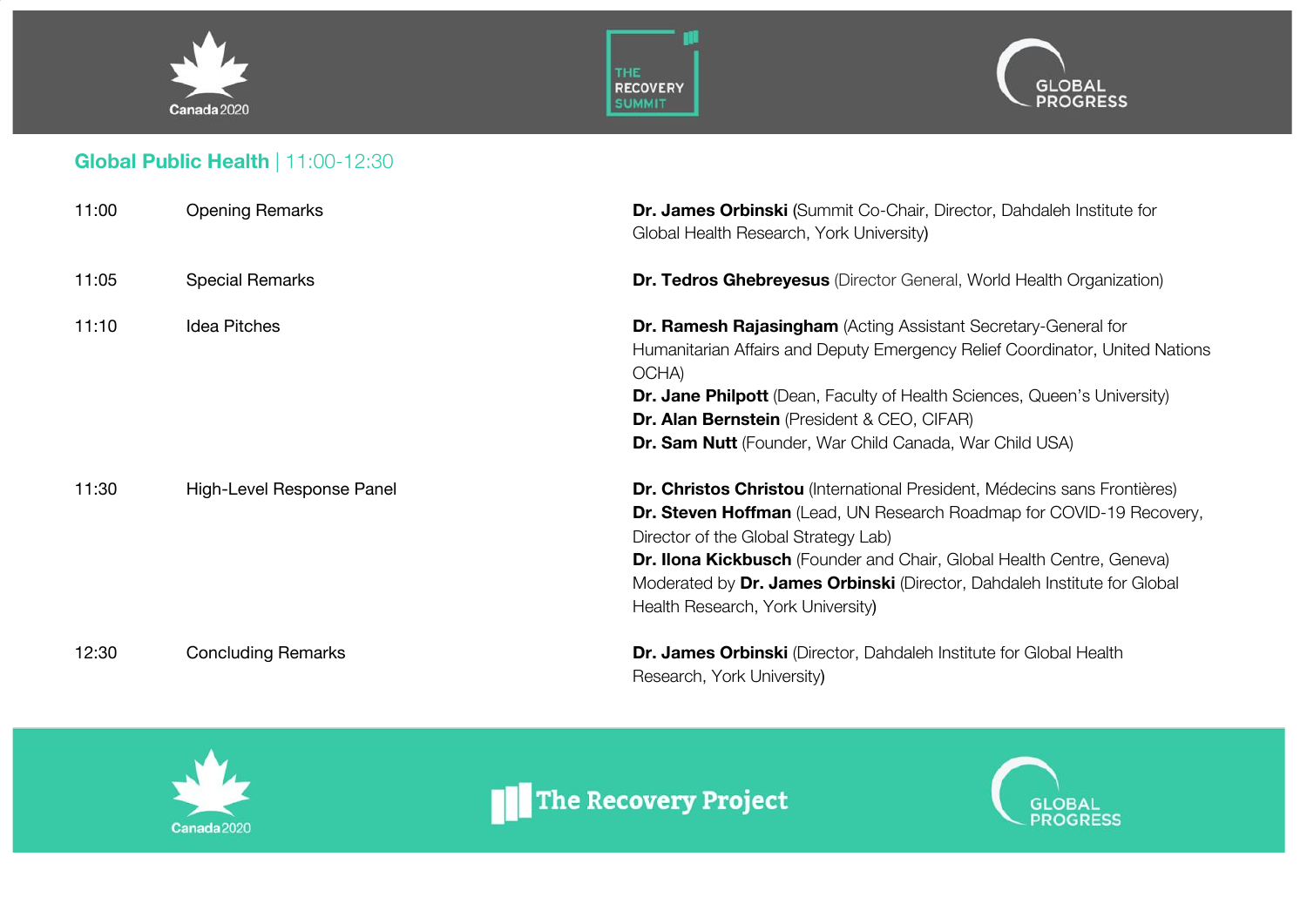





### Tuesday, September 15th **Shared Prosperity** | 9:15-11:10

| 9:15  | <b>Welcome Back</b>       | <b>Helaina Gaspard</b> (Director of Governance and Institutions, Institute for Fiscal<br>Studies and Democracy)                                                                                                                                                                           |
|-------|---------------------------|-------------------------------------------------------------------------------------------------------------------------------------------------------------------------------------------------------------------------------------------------------------------------------------------|
| 9:20  | <b>Special Remarks</b>    | The Hon. Navdeep Bains, Ottawa CA (Canadian Minister of Innovation,<br>Science and Industry)                                                                                                                                                                                              |
| 9:30  | <b>Idea Pitches</b>       | <b>Nils Gilman</b> (Vice President of Programs, Berggruen Institute)<br><b>Heather Boushey</b> (President and CEO, Washington Center for Equitable<br>Growth)<br><b>Matthew Mendelsohn</b> (Visiting Professor, Ryerson University)<br><b>Sasha Krstic</b> (President, Mastercard Canada) |
| 9:50  | High-Level Response Panel | <b>Dr. Jim Chalmers</b> (Shadow Treasurer, Australian Labour MP for Rankin)<br><b>Miguel Matos</b> (MP for Lisbon, Portugal)<br>Moderated by the Hon. Anne McLellan (Former Deputy Prime Minister of<br>Canada)                                                                           |
| 10:50 | In-Conversation           | <b>Olaf Scholz</b> (Federal Minister of Finance and Vice Chancellor, Germany)<br>Moderated by the Hon. Anne McLellan (Former Deputy Prime Minister of<br>Canada)                                                                                                                          |
| 11:00 | Break                     |                                                                                                                                                                                                                                                                                           |



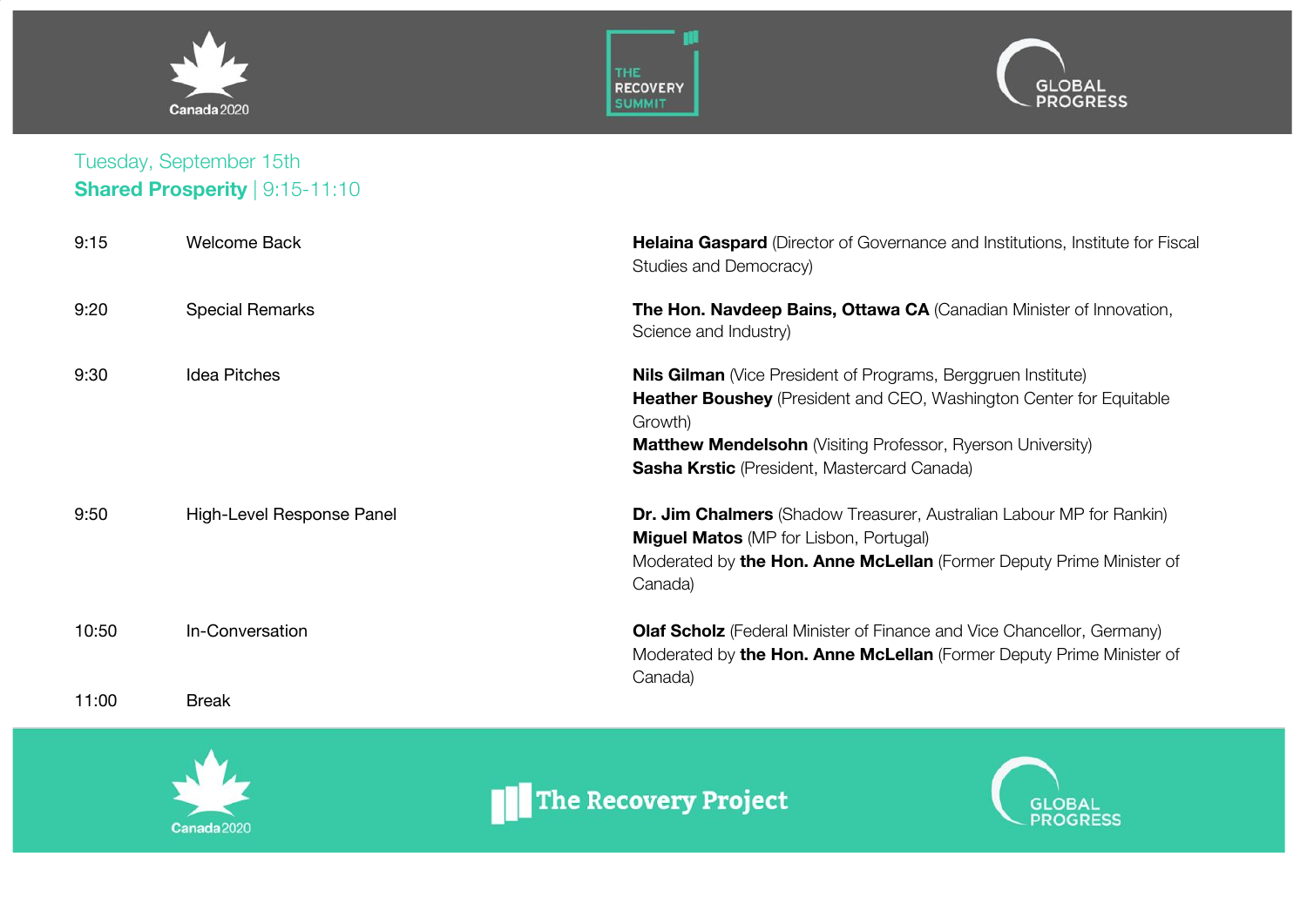





#### **Inclusive Societies** | 11:25-12:30

| 11:25 | <b>Opening Remarks</b>    | <b>Anna Gainey</b> (Former President, Liberal Party of Canada)                                                                                                                                                                                                                                                                                              |
|-------|---------------------------|-------------------------------------------------------------------------------------------------------------------------------------------------------------------------------------------------------------------------------------------------------------------------------------------------------------------------------------------------------------|
| 11:30 | <b>Special Remarks</b>    | <b>Sadiq Khan</b> (Summit Co-Chair, Mayor of London)                                                                                                                                                                                                                                                                                                        |
| 11:35 | <b>Panel Discussion</b>   | <b>Sadiq Khan</b> (Mayor of London)<br><b>Lori Lightfoot</b> (Mayor of Chicago)<br><b>Minouche Shafik</b> (Director, London School of Economics)<br>Moderated by <b>Zubaida Haque</b> (Former Interim Director, Runnymede Trust and<br>Independent SAGE)                                                                                                    |
| 12:15 | <b>Idea Pitches</b>       | <b>Heather Boushey</b> (President and CEO, Washington Center for Equitable<br>Growth)<br><b>Zubaida Haque</b> (Former Interim Director, Runnymede Trust and Independent<br>SAGE)<br><b>Molly Scudder</b> (Assistant Professor of Political Theory, Purdue University,<br>Author, Beyond Empathy and Inclusion)<br><b>Valérie Plante</b> (Mayor of Montreal) |
| 12:30 | <b>Concluding Remarks</b> | <b>Anna Gainey</b> (Former President, Liberal Party of Canada)                                                                                                                                                                                                                                                                                              |



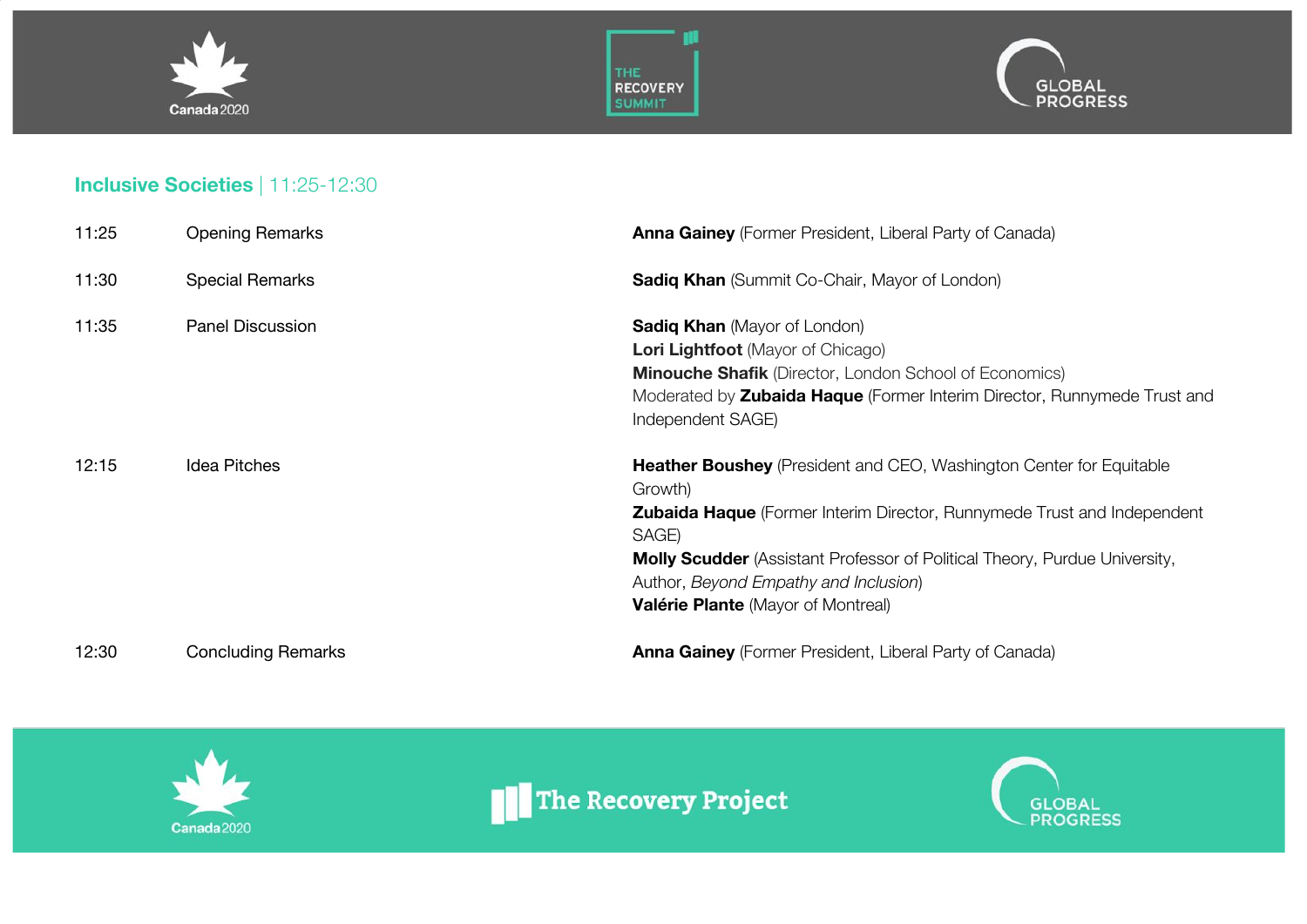





## Wednesday, September 16th | 9:30-11:00 **Sustainability**

| 9:30  | <b>Welcome Back</b>       | <b>Alex Paterson</b> (Executive Director, Canada 2020)                                                                                                                                                                                                                                                                                                                                                               |
|-------|---------------------------|----------------------------------------------------------------------------------------------------------------------------------------------------------------------------------------------------------------------------------------------------------------------------------------------------------------------------------------------------------------------------------------------------------------------|
| 9:35  | <b>Idea Pitches</b>       | <b>Martin Moore</b> (Senior Lecturer in Political Communication Education & Director<br>of the Centre for the Study of Media, Communication and Power, King's College,<br>London)<br><b>Alex Laskey</b> (Founder and Executive Chair, Rewiring America)<br><b>Veronica Scotti</b> (Global Chair, SwissRe)<br><b>Brian Deese</b> (Former Senior Advisor to President Obama)                                           |
| 9:55  | <b>Special Remarks</b>    | Frans Timmermans (Summit Co-Chair, First Vice-President of the European<br>Commission)                                                                                                                                                                                                                                                                                                                               |
| 10:00 | High-Level Response Panel | <b>Frans Timmermans</b> (First Vice-President of the European Commission)<br>The Hon. Catherine McKenna (Canadian Minister of Infrastructure and<br>Communities)<br><b>Gergely Karácsony (Mayor of Budapest)</b><br>John Podesta (Former White House Chief of Staff, Chair and Counselor of the<br>Center for American Progress)<br>Moderated by <b>Megan Leslie</b> (President and CEO, World Wildlife Fund Canada) |



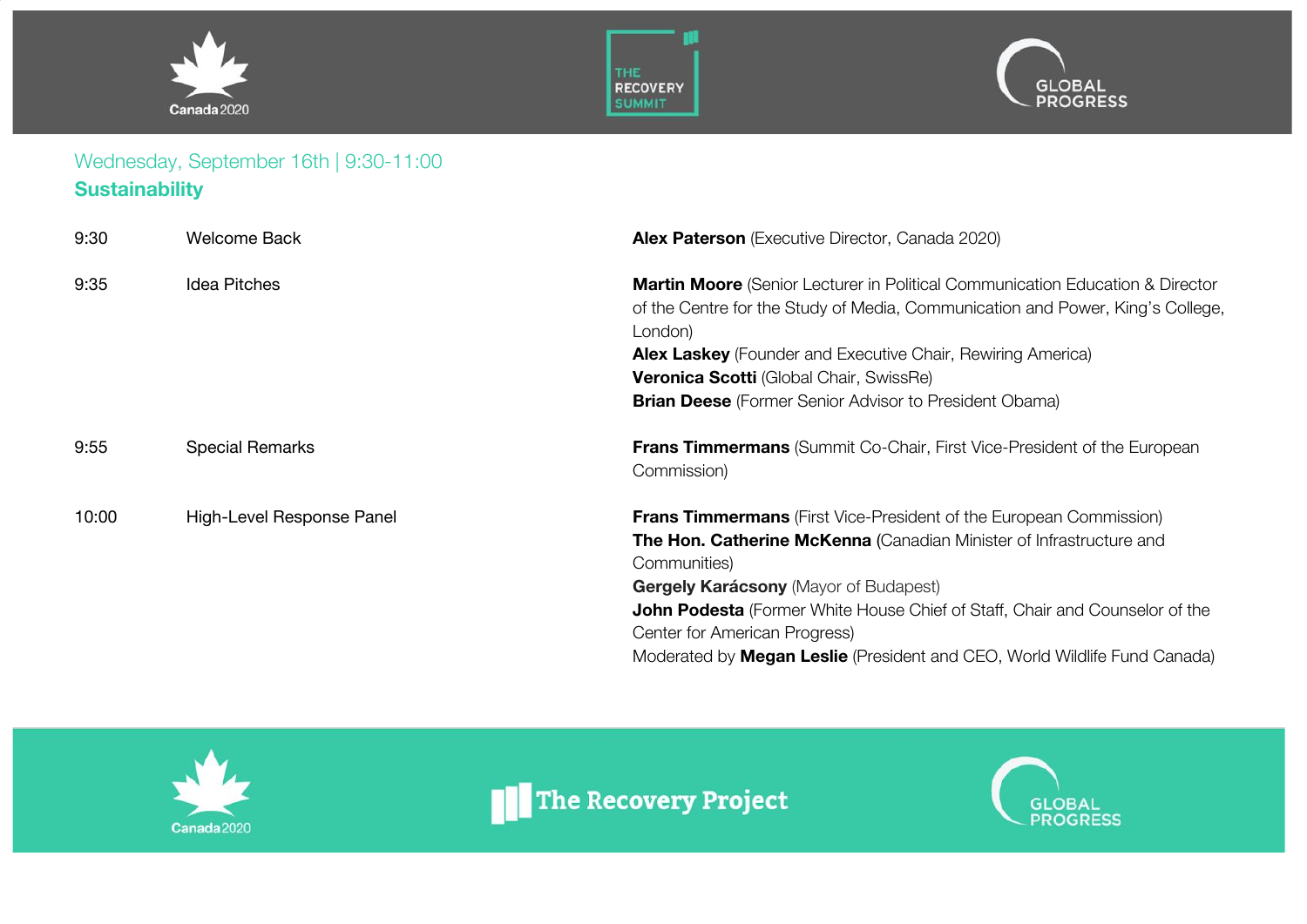





## **Democracy and Institutions** | 11:00-12:00

| 11:00 | <b>Opening Remarks</b>    | <b>Dawn Nakagawa</b> (Executive Vice President, Berggruen Institute)                          |
|-------|---------------------------|-----------------------------------------------------------------------------------------------|
| 11:05 | Idea Pitches              | <b>Ben Scott</b> (Executive Director at Reset. Tech)                                          |
|       |                           | Karen Kornbluh (Senior Fellow and Director of Digital Innovation and                          |
|       |                           | Democracy Initiative, The German Marshall Fund of the United States)                          |
|       |                           | <b>Emily Bell</b> (Director of the Tow Center for Digital Journalism, Columbia<br>University) |
|       |                           | <b>Tom Steinberg</b> (Founder and Former Director, mySociety)                                 |
|       |                           | <b>Matthew Mendelsohn</b> (Visiting Professor, Ryerson University)                            |
| 11:20 | <b>Special Remarks</b>    | Helle Thorning-Schmidt (Summit Co-Chair, Former Prime Minister of<br>Denmark)                 |
| 11:25 | High-Level Response Panel | Helle Thorning-Schmidt (Former Prime Minister of Denmark)                                     |
|       |                           | <b>Mete Coban</b> (Founder, My Life My Say)                                                   |
|       |                           | <b>Sandro Gozi</b> (Member of the European Parliament, Renew Europe)                          |
|       |                           | <b>Eli Pariser</b> (Co-Director, Civic Signals)                                               |
|       |                           | Moderated by <b>Dawn Nakagawa</b> (Executive Vice President, Berggruen Institute)             |